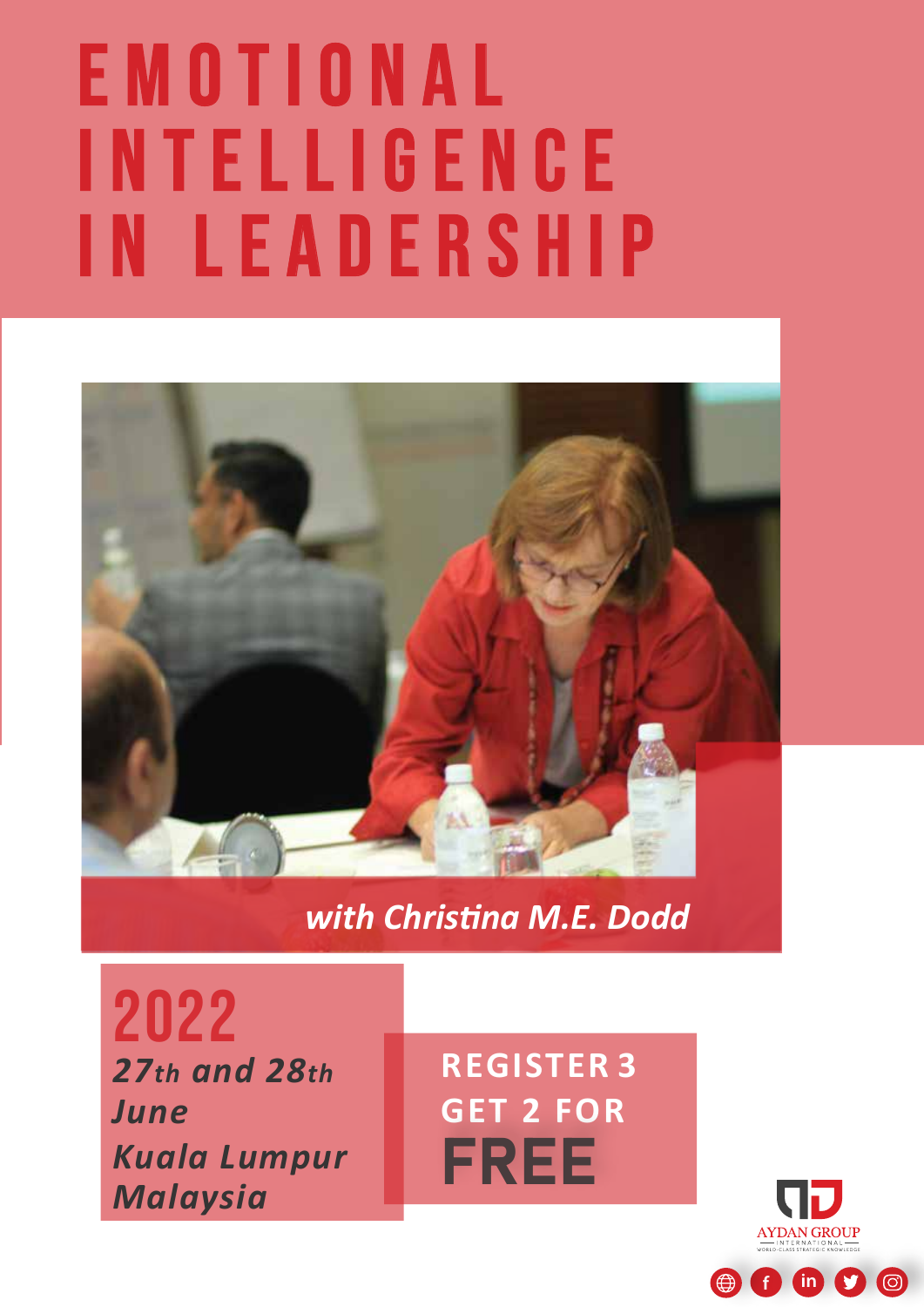# **Program Overview**

Emotional intelligence is vital for workplace success in any organization. Emotionally intelligent professionals can help build effective relationships for enhancing work / team productivity. Understanding and raising your Emotional Intelligence is essential to your success and leadership potential.

This intensive 2-day course will concentrate on the skills required to build effective relationships within teams, and also to lead teams effectively and manage the diverse personalities normally found in teams in the workplace.

The ability to respond appropriately to our own feelings and those of others, to practice innovative teamwork and to encourage synergy between team members is essential to building a successful organiza-*.* 

Furthermore, participants will learn how to improve their leadership skills to motivate themselves and inspire others; handle stress the high EQ (Emotional Intelligence) way and delegate tasks for mutual enrichment.

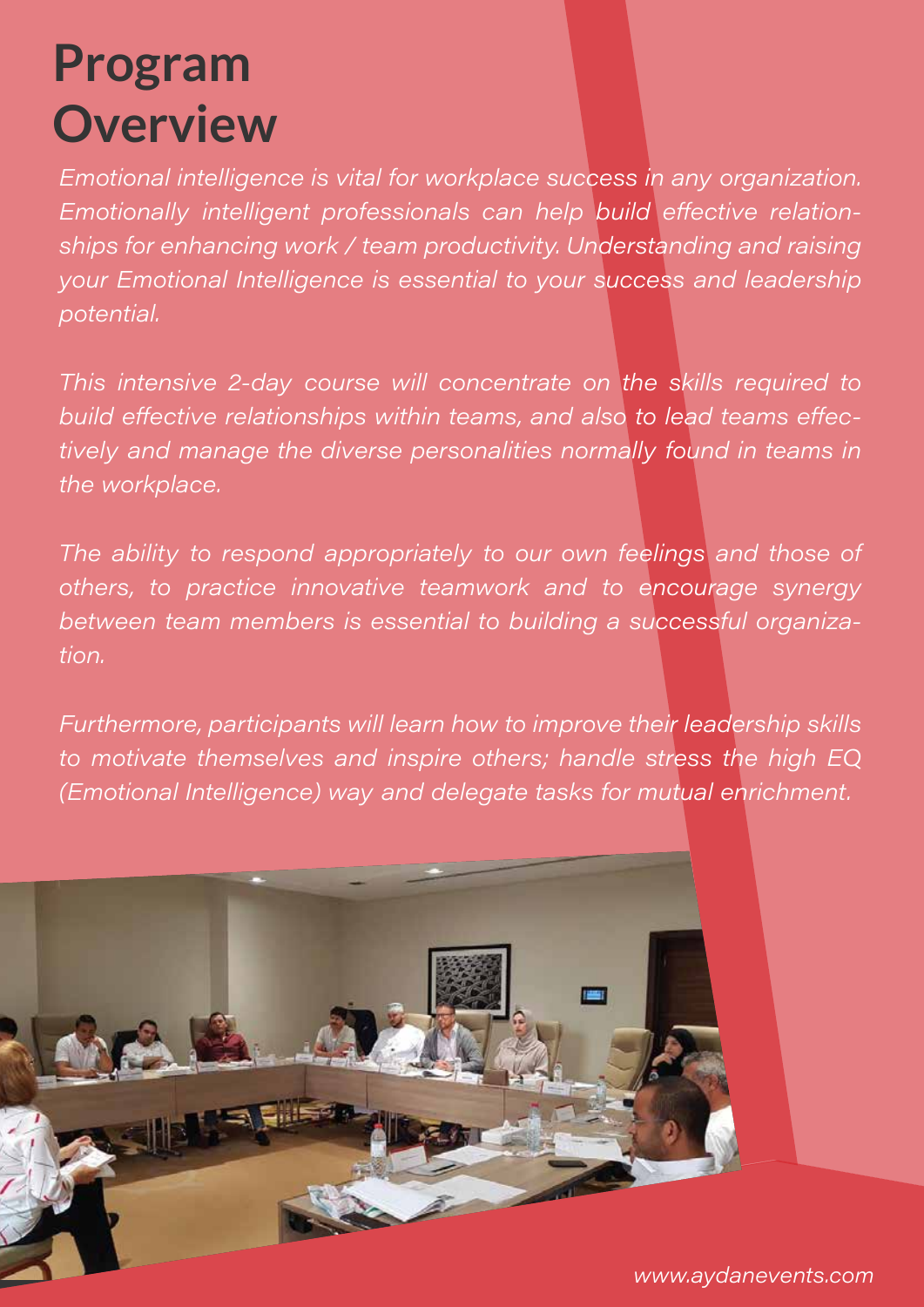### **Who Should Attend?**

This course is curated for managers and anyone in a leadership role, to build their authenticity and capabilities as a leader, impacting their personal effectiveness and team's effectiveness - your overall performance and contribution to your organization's success. This is a specifically designed workshop with methodologies and activities in place to encourage you - to guide you in order to build and develop your Emotional Intelligence from the perspective of a leader.

The program is highly interactive with exercises and assessments to help you understand yourself more thoroughly, as well as enable enough time for you to put learning points into practice in a safe and supportive environment. Those who attend will have an existing knowledge of Emotional Intelligence but this course will have the added opportunity to focus on the impact of El in a leadership role,

Individuals in the roles of Business Owners, CEOs, MDs, GMs, VPs, CFOs, CIOs, CTOs, COOs, Heads of Department, Directors, Senior Managers, Managers, Team Leaders, Assistance Directors, Assistance GM, Supervisors, Team Lead, Assistant Managers, Senior Managers, SVP, Senior Executives are especially encouraged to attend.

### **Benefits**

- $\vee$  Develop interpersonal skills such as self-awareness, which is the ability of an individual to recognize and understand one's moods, emotions and drives as well as their impact on others
- $\vee$  Cultivate empathy or the ability to understand the emotional makeup of other people and skill in responding according to their emotional reactions
- ↓ Develop interpersonal skills which indicate the individual's proficiency in managing relationships and building networks
- ↓ Develop skills in responding to criticisms and adversity
- ↓ Develop leadership strategies for working with others towards shared goals
- $\vee$  Discover how to apply EQ in the workplace for building teamwork and accountable leadership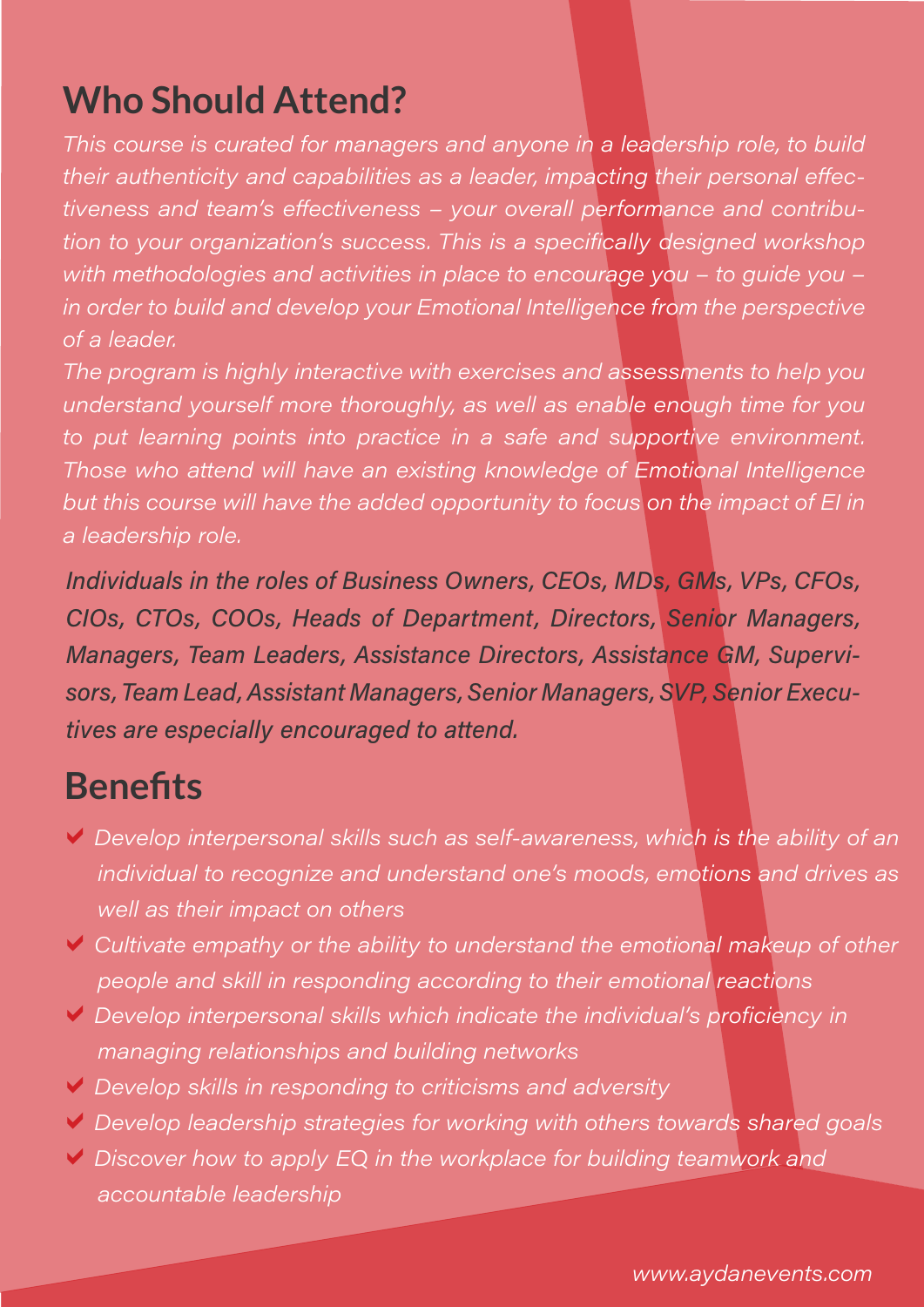### **Program Curriculum**

#### **Session 1 – Developing Emotional Intelligence in the Workplace (1.5 hrs)**

- V What is Emotional Intelligence Quotient (EQ)
- Intrapersonal & Interpersonal skills
- Emotional Excellence in the workplace
- Understanding your personality style (your MBTI assessment)
- ↓ Activity Discussion of different personality types
- $\vee$  Break

### **Session 2 – Innovation Today and Impact of EI on Building Innovative Teams (1.5 hrs)**

- $\vee$  The need for innovation the way forward in any company today
- Emotional Intelligence for Innovative Teamwork
- Removing blocks to innovative teamwork through using EQ
- $\vee$  Case Studies Discussion
- $V$  Rreak

### **Session 3 – Becoming an Emotionally Intelligent Leader (2 hrs)**

- Accurate self-assessment for personal transformation
- ↓ Knowing one's strengths & weaknesses
- ↓ Sharing of Experiences
- Building effective teams how your EQ has impact
- $\blacktriangledown$  Activity Feedback Debrief
- $\vee$  Break
- Inspiring and guiding individuals & teams
- ▼ Nurturing relationships as a priority

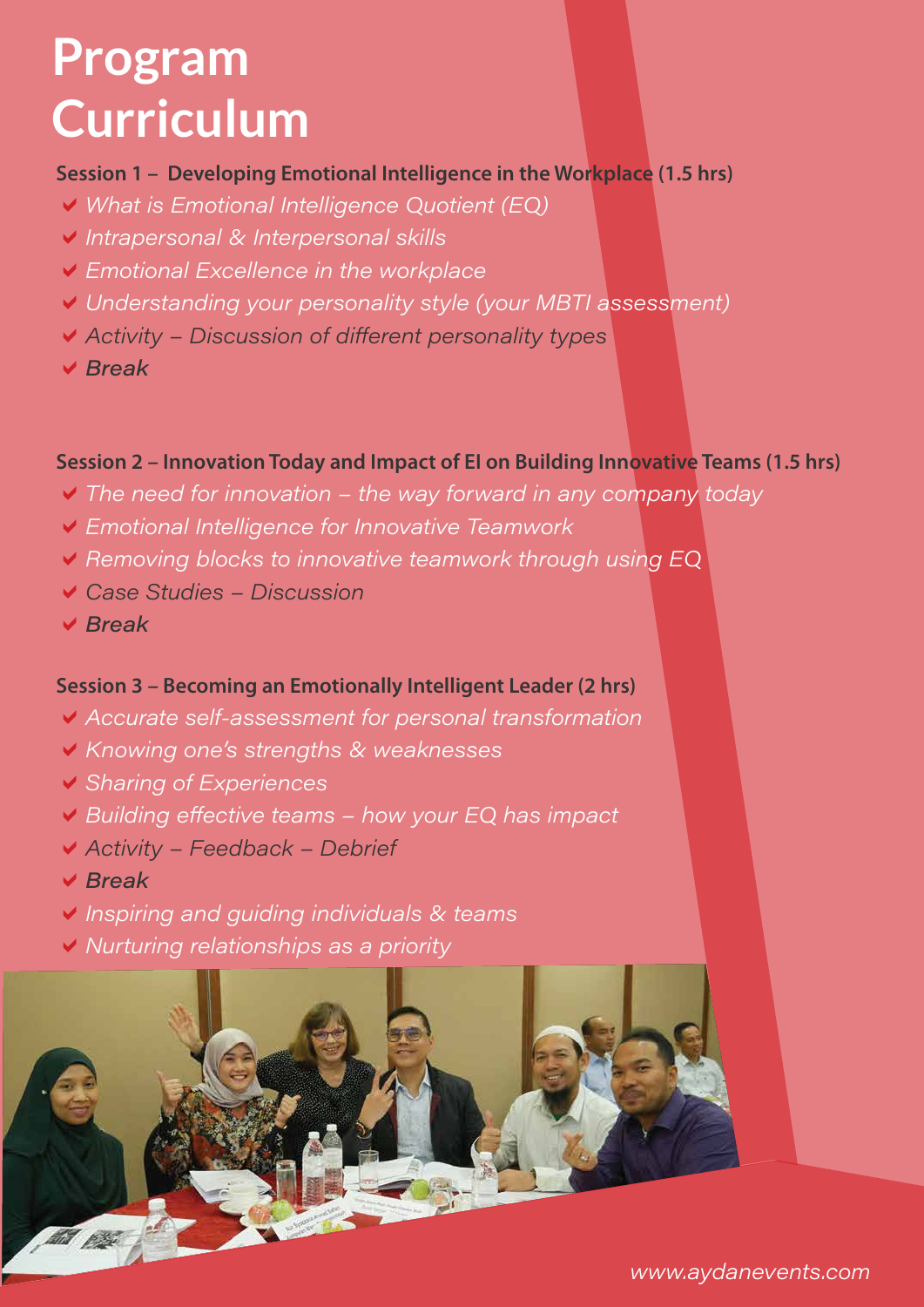## **Program Curriculum**

#### **Session 4 – Building Effective Relationships (2 hrs)**

- Getting things done through people
- Managing your mind effectively
- $\vee$  *Fxercises*
- ↓ Assessing your leadership style
- Accountable Leadership for managing performance
- $\vee$  Case Studies Discussion
- $\vee$  Break
- V Working with others towards shared goals
- ▼ From delegation to empowerment
- Building productive relationships

#### **Session 5 – Leading Others with Emotional Intelligence (1 hr)**

- Understanding the 4 Stages of Human Development
- Motivating oneself and motivating others
- $\vee$  *Fxercises*
- Managing your Spirit for Developing Thankfulness

### **Session 6 – Implementing Emotionally Intelligent Persuasive Communication (1 hr)**

- $\vee$  The Positive Influence of Listening
- ↓ Active Listening Skills
- V Handling Conflict Effectively
- **▼ Effective Persuasion**
- $\vee$  Activity Feedback Debrief
- $\vee$  Break
- **▽ RECAP OF SESSIONS** Your Action Plan (1 hr)
- ► El SELF-ASSESSMENT Your mbti personality type Discussion
- Activity: Completion of Your El-based Action Plan in terms of building team success
- Anticipated Roadblocks actions necessary to stay on track
- ↓ Suggested reading and materials, videos, for on-going development
- V CLOSE

www.aydanevents.com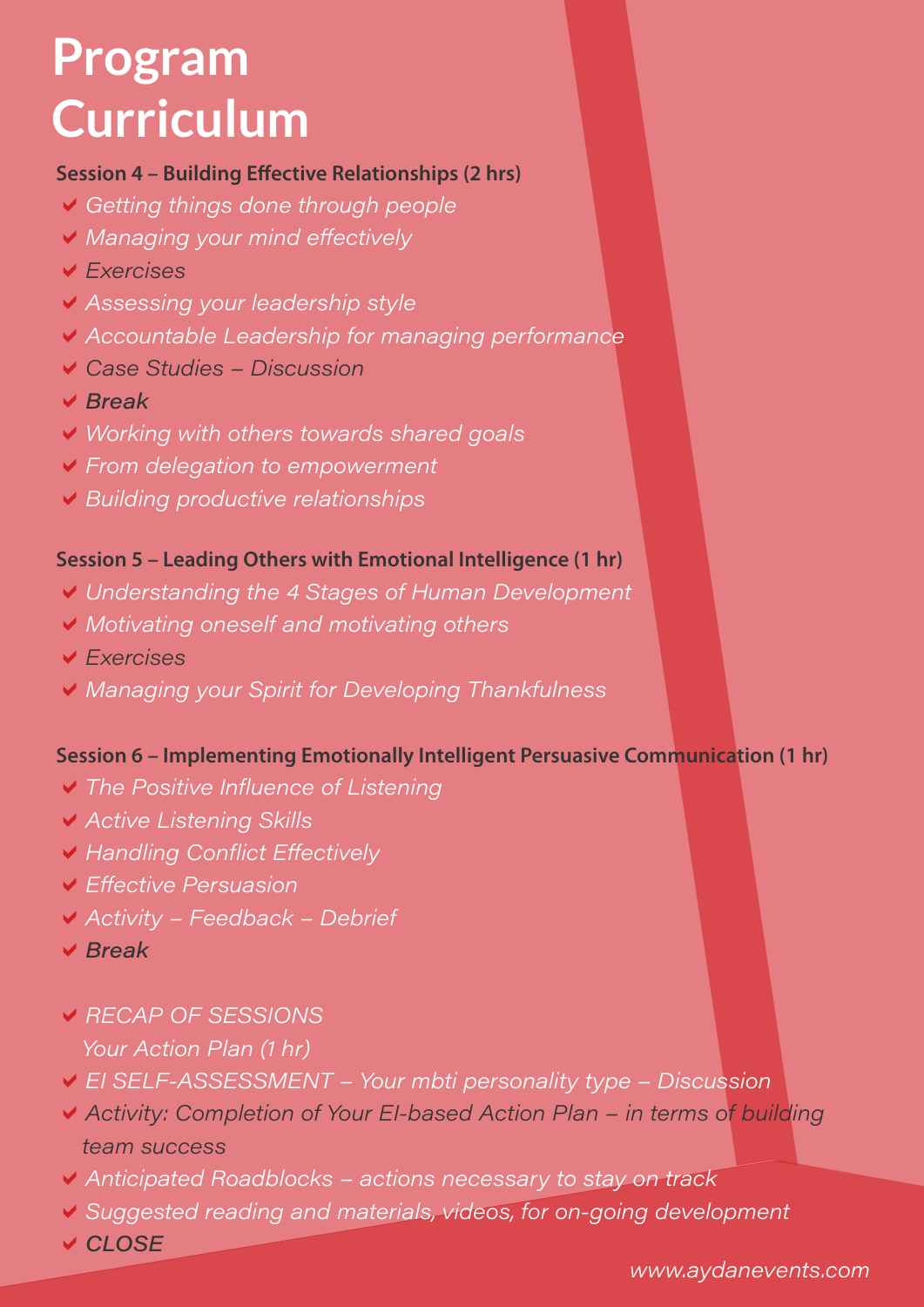# **Meet Your Trainer**

### *Christina M.E. Dodd*

Christina is very much a people-person and thrives on assisting women, men, and youth, to pursue their dreams and to ultimately reach their goals. Her belief that every individual can achieve a full and meaningful life given the opportunity to learn, be coached and positively encouraged is her driving force and her motivation. Her career spans over 40 years living in Australia, Thailand, Vietnam, and the South East Asian region working in the fields of government, advertising & marketing, international executive search, and multi-level marketing (the United States and SE Asia). In the last 20 years, Christina has focused in the areas of Personal and Professional Growth and Development, Corporate Training and Coaching, and Human Resources Consulting.

In the USA Christina worked with leading motivational speakers and trainers to facilitate motivational, business and product seminars working with individuals, budding entrepreneurs and new and existing business owners. This experience enriched her mind-set and repertoire of skills in the field of human achievement and potential and as a result, set the stage for an adventurous and fulfilling career based around the "power of the individual".

In recent years her interests have become intimately targeted towards leadership and emotional intelligence, and the empowerment of women, men, and youth. As a self-professed advocate for change, Christina is actively working through her newly founded initiative EMPOWER EVERY PERSON to enlighten, encourage, and empower others so that they may become successful entrepreneurs and valued contributors to business sectors and society, and that they may attain a more meaningful and sustainable life for themselves and their families in a world of unpredictable times and escalating challenges.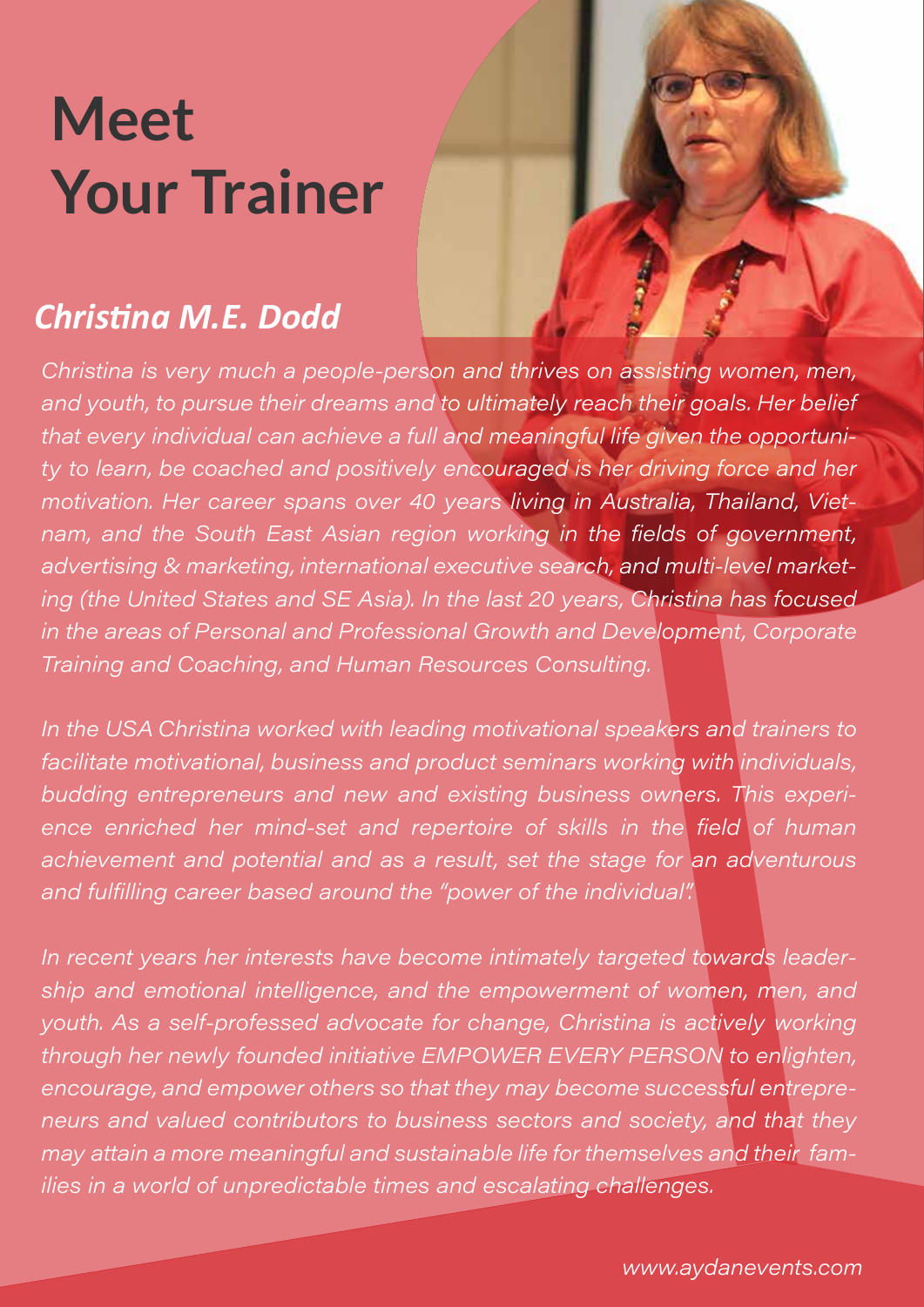# **Testimonials**

"It has been enlightening and informative with motivations in some areas. Grounding and pointing out do's and don'ts with examples and how the information applies to us was the main strength to me. Good job Aydan Group."

↓ Yeong Sook Kwan, Senior Vice President- Affin Hwang Investment Bank

"Virtual training on El was very good and worth the investment. The main strength of the training is ability of Ms. Christina answer to participants questions and to share the knowledge with us on important topic. Keep it up Aydan Group".

◆ Fabian Urban, General Director- PT Framas Korea

"This is very good training and I have various key take away to be practice and adopted in my daily routine job. This is my first time attending a seminar under Aydan Group and I can say well done."

◆ Mohd Nizam, Assist. General Manager- Telekom Malaysia

"A great training, very informative. Trainer gaveus very good tips and tricks from real life experence. It is very relevant to my role. I learned a lot. Keep it up Aydan Group."

√ Ismail Panduk, CEO - Hicom Automotive Malaysia Sdn Bhd